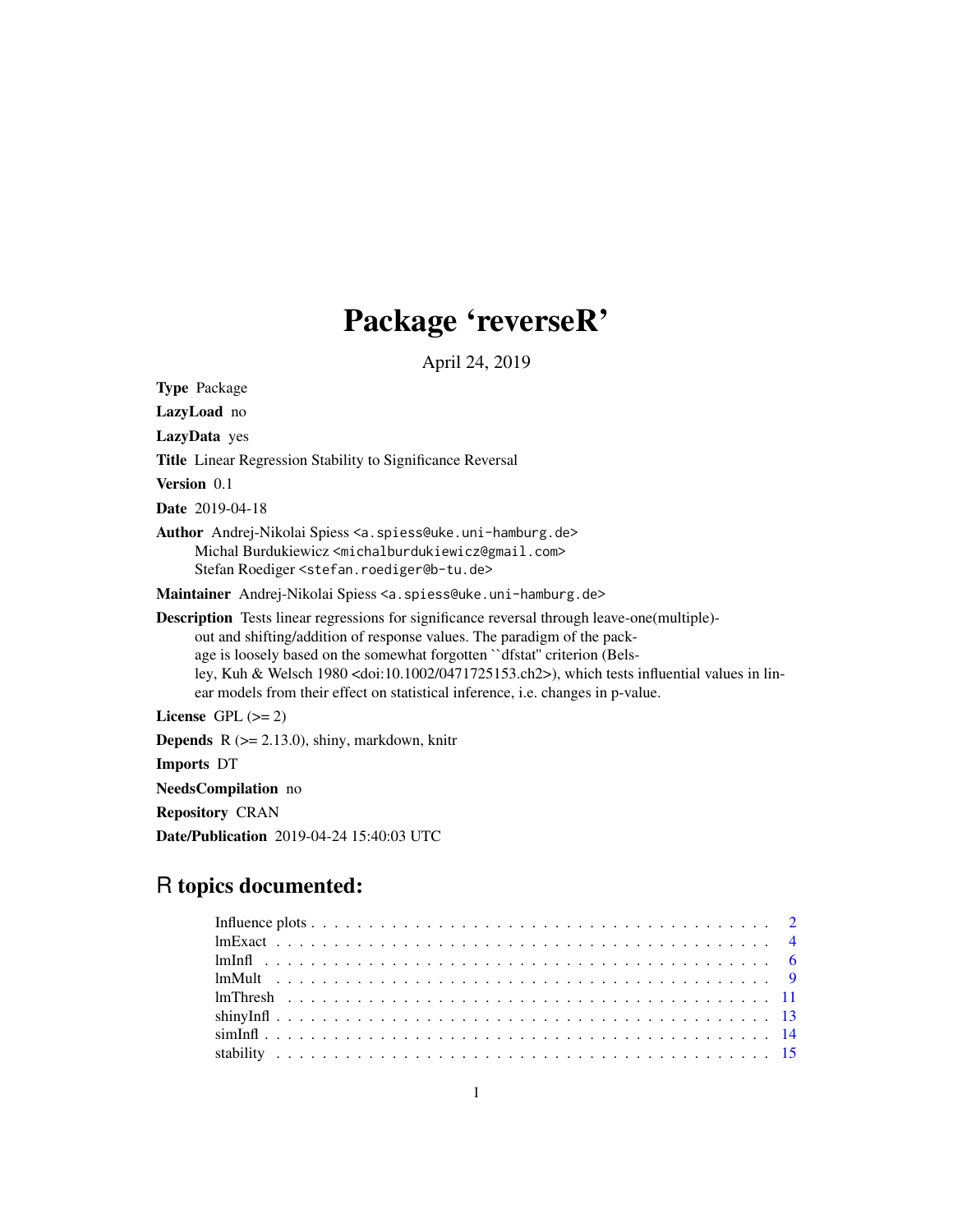<span id="page-1-0"></span>

#### Description

Seven different plot types that visualize *p*-value influencers.

1. lmPlot: plots the linear regression, marks the influencer(s) in red and displays trend lines for the full and leave-one-out (LOO) data set (black and red, respectively).

2. pvalPlot: plots the *p*-values for each LOO data point and displays the values as a full model/LOO model plot, together with the alpha border as defined in [lmInfl](#page-5-1).

3. inflPlot: plots [dfbeta](#page-0-0) for slope, [dffits](#page-0-0), [covratio](#page-0-0), [cooks.distance](#page-0-0), leverage ([hatvalues](#page-0-0)) and studentized residuals ([rstudent](#page-0-0)) against the ∆*p*-value. Herewith, changes in these six parameters can be compared to the effect on the corresponding drop/rise in *p*-value. The plots include vertical boundaries for threshold values as defined in the literature under 'References'.

4. slsePlot: plots all LOO-slopes and their standard errors together with the corresponding original model values and a t-value border as calculated by  $Q_t(1 - \frac{\alpha}{2}, n - 2)$ . LOO of points on the right of this border result in a significant model, and *vice versa*.

5. threshPlot: plots the output of [lmThresh](#page-10-1), i.e. the regression plot including confidence/prediction intervals, as well as for each response value  $y_i$  the region in which the model is significant (green). This is tested for either i)  $y_i$  that are shifted into this region (newobs = FALSE in [lmThresh](#page-10-1)) or ii) when a new observation  $y2_i$  is added (newobs = TRUE in [lmThresh](#page-10-1)). In the latter case, it is informative if this region resides within the prediction interval (dashed line), indicating that a future additional measurement at  $x_i$  might reverse the significance statement.

6. multPlot: plots the output of [lmMult](#page-8-1) as a point cloud of *p*-values for each 1...max sample removals and n combinations. All combinations for which the sample removal resulted in a significance reversal are colored in red, the percentages of these are given on top of the plot.

7. stabPlot: for single (to be selected) response values from the output of  $lmThresh$ , this function displays the region of significance reversal within the surrounding prediction interval. The probability of a either shifting the response value (if  $lmThresh(..., newobs = FALSE)$ ) or of including a future (measurement) point (if lmThresh(..., newobs = TRUE)) to reverse the significance is shown as the integral between the "end of significance region" (eosr) and the nearest prediction interval boundary.

NOTE: The visual display should always be supplemented with the corresponding [stability](#page-14-1) analysis.

#### Usage

```
lmPlot(infl, ...)
pvalPlot(infl, ...)
inflPlot(infl, ...)
slsePlot(infl, ...)
threshold(thresh, bands = FALSE, ...)multPlot(mult, log = FALSE, ...)
stabPlot(stat, which = NULL, ...)
```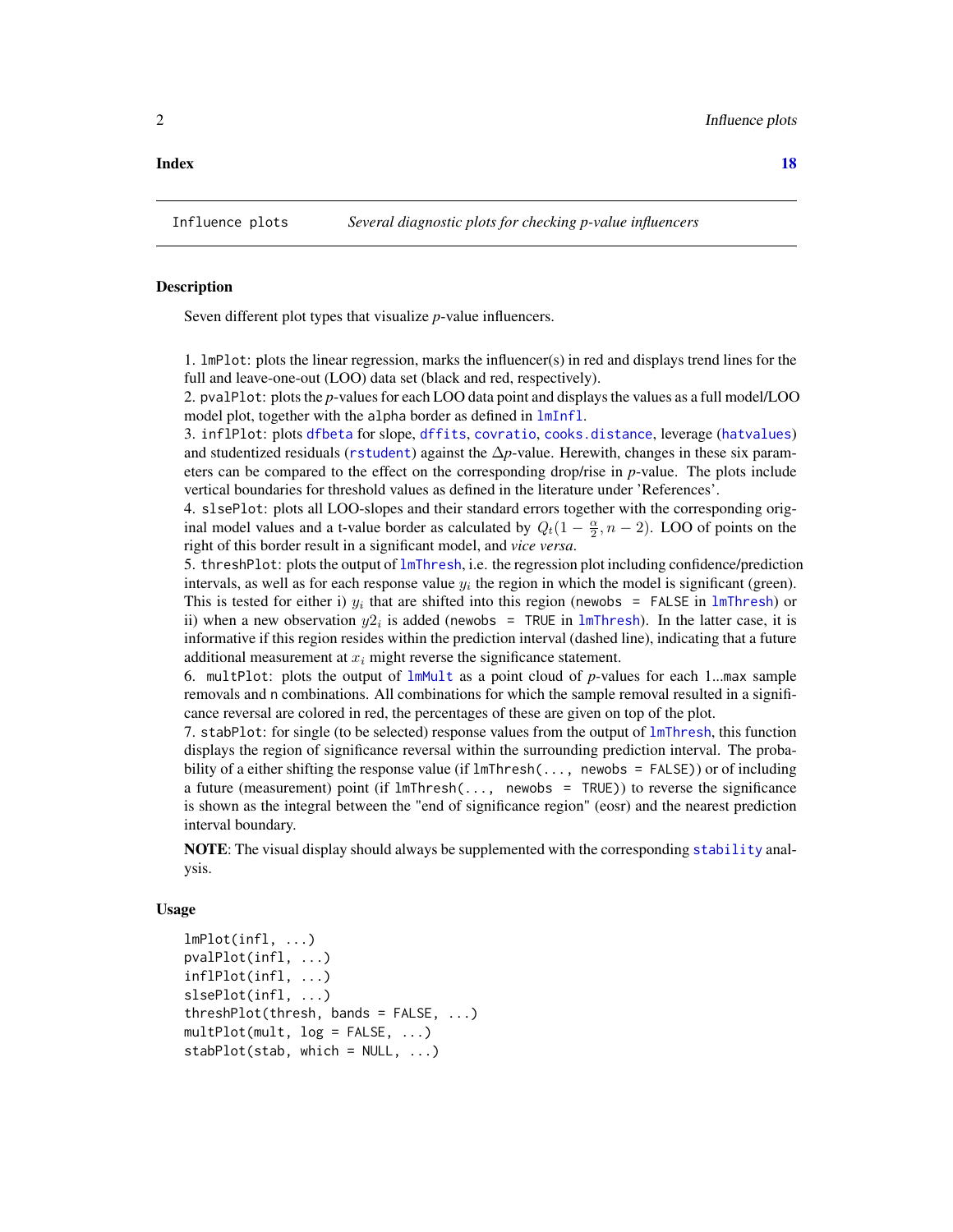#### <span id="page-2-0"></span>Influence plots 3

#### Arguments

| infl   | an object obtained from lmInfl.                                |
|--------|----------------------------------------------------------------|
| thresh | an object obtained from <b>lmThresh</b> .                      |
| stab   | an object obtained from using stability on an ImThresh output. |
| bands  | logical. If TRUE, plots the confidence and prediction bands.   |
| mult   | an object obtained from lmMult.                                |
| log    | should the $p$ -values be displayed on a logarithmic y-axis?   |
| which  | which response value should be shown in stabPlot?              |
| .      | other plotting parameters.                                     |

#### Value

The corresponding plot.

#### Note

Cut-off values for the different influence measures are those defined in Belsley, Kuh E & Welsch (1980):

dfbeta slope:  $|\Delta \beta 1_i| > 2/\sqrt{n}$ **dffits**:  $|\text{diffits}_i| > 2\sqrt{2/n}$ covratio:  $|\text{covr}_i - 1| > 3k/n$ **Cook's D**:  $D_i > Q_F(0.5, k, n - k)$ leverage:  $h_{ii} > 2k/n$ studentized residual:  $t_i > Q_t(0.975, n-k-1)$ 

#### Author(s)

Andrej-Nikolai Spiess

#### References

Regression diagnostics: Identifying influential data and sources of collinearity. Belsley DA, Kuh E, Welsch RE. John Wiley, New York (1980).

Applied Regression Analysis: A Research Tool. Rawlings JO, Pantula SG, Dickey DA. Springer; 2nd Corrected ed. 1998. Corr. 2nd printing 2001.

Applied Regression Analysis and Generalized Linear Models. Fox J. SAGE Publishing, 3rd ed, 2016.

#### Examples

## See Examples in 'lmInfl', 'lmThresh' and 'lmMult'.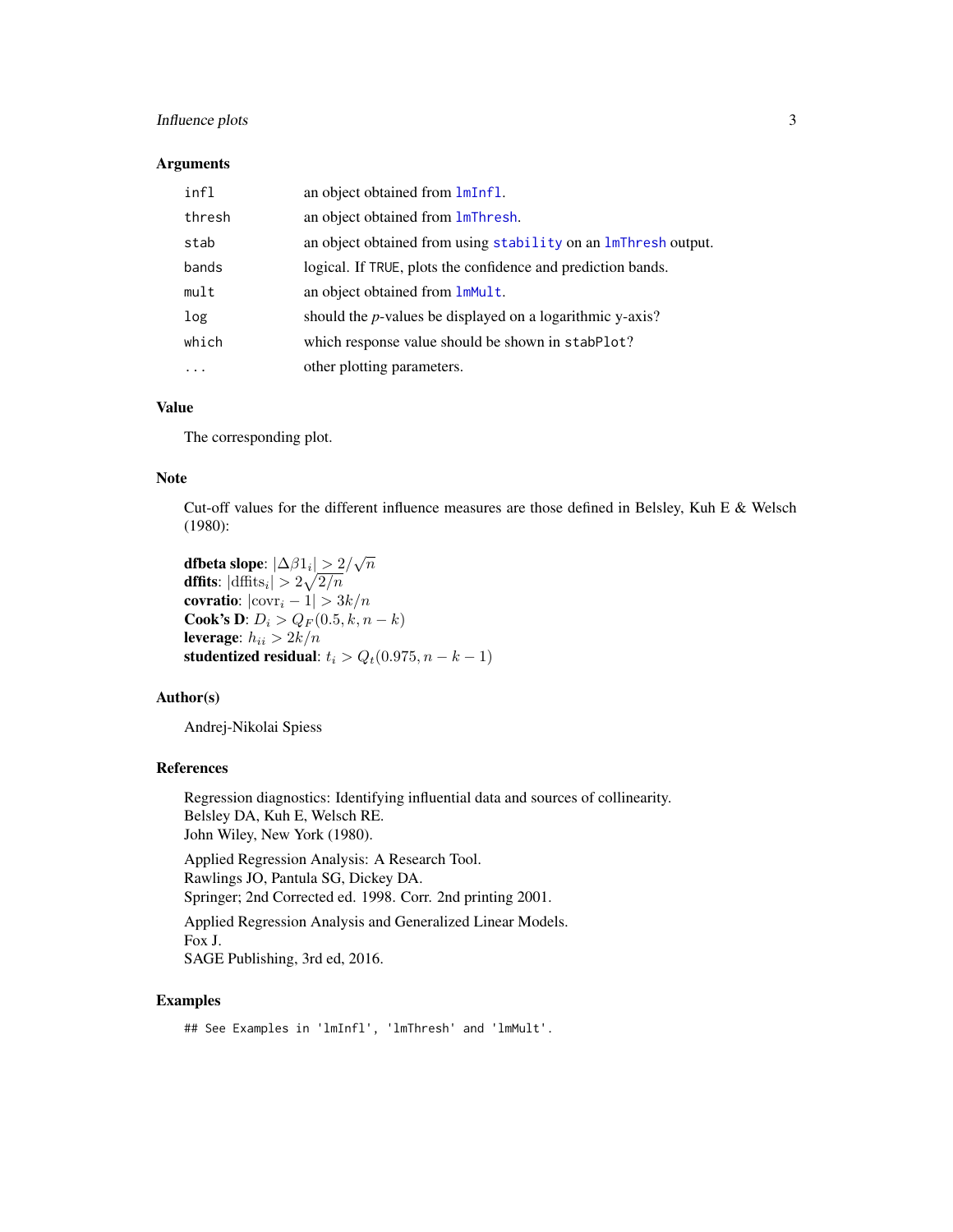<span id="page-3-1"></span><span id="page-3-0"></span>

#### Description

Takes self-supplied x/y values or x/random values and transforms these as to deliver linear regressions  $y = \beta_0 + \beta_1 x + \varepsilon$  (with potential replicates) with either

1) exact slope  $\beta_1$  and intercept  $\beta_0$ , 2) exact *p*-value and intercept  $\beta_0$ , or 3) exact  $R^2$  and intercept  $\beta_0$ .

Intended for testing and education, not for cheating ! ;-)

#### Usage

 $lmExact(x = 1:20, y = NULL, ny = 1, intercept = 0, slope = 0.1, error = 0.1,$  $seed = 123$ ,  $pval = NULL$ ,  $rsq = NULL$ ,  $plot = TRUE$ ,  $verbose = FALSE$ , ...)

#### Arguments

| $\boldsymbol{\mathsf{x}}$ | the predictor values.                                                                                                                                        |
|---------------------------|--------------------------------------------------------------------------------------------------------------------------------------------------------------|
| У                         | NULL. A possible vector of y values with length(x).                                                                                                          |
| ny                        | the number of replicate response values per predictor value.                                                                                                 |
| intercept                 | the desired intercept $\beta_0$ .                                                                                                                            |
| slope                     | the desired slope $\beta_1$ .                                                                                                                                |
| error                     | if a single value, the standard deviation $\sigma$ for sampling from a normal distribu-<br>tion, or a user-supplied vector of length x with random deviates. |
| seed                      | the random generator seed for reproducibility.                                                                                                               |
| pval                      | the desired <i>p</i> -value of the slope.                                                                                                                    |
| rsq                       | the desired $R^2$ .                                                                                                                                          |
| plot                      | logical. If TRUE, the linear regression is plotted.                                                                                                          |
| verbose                   | logical. If TRUE, a summary is printed to the console.                                                                                                       |
| $\cdots$                  | other arguments to $\text{Im}$ or plot.                                                                                                                      |

#### Details

For case 1), the error values are added to the exact  $(x_i, \beta_0 + \beta_1 x_i)$  values, the linear model  $y_i = \beta_0 + \beta_1 x_i + \varepsilon$  is fit, and the residuals  $y_i - \hat{y}_i$  are re-added to  $(x_i, \beta_0 + \beta_1 x_i)$ .

For case 2), the same as in 1) is conducted, however the slope delivering the desired *p*-value is found by an optimizing algorithm.

Finally, for case 3), a QR reconstruction, rescaling and refitting is conducted, using the code found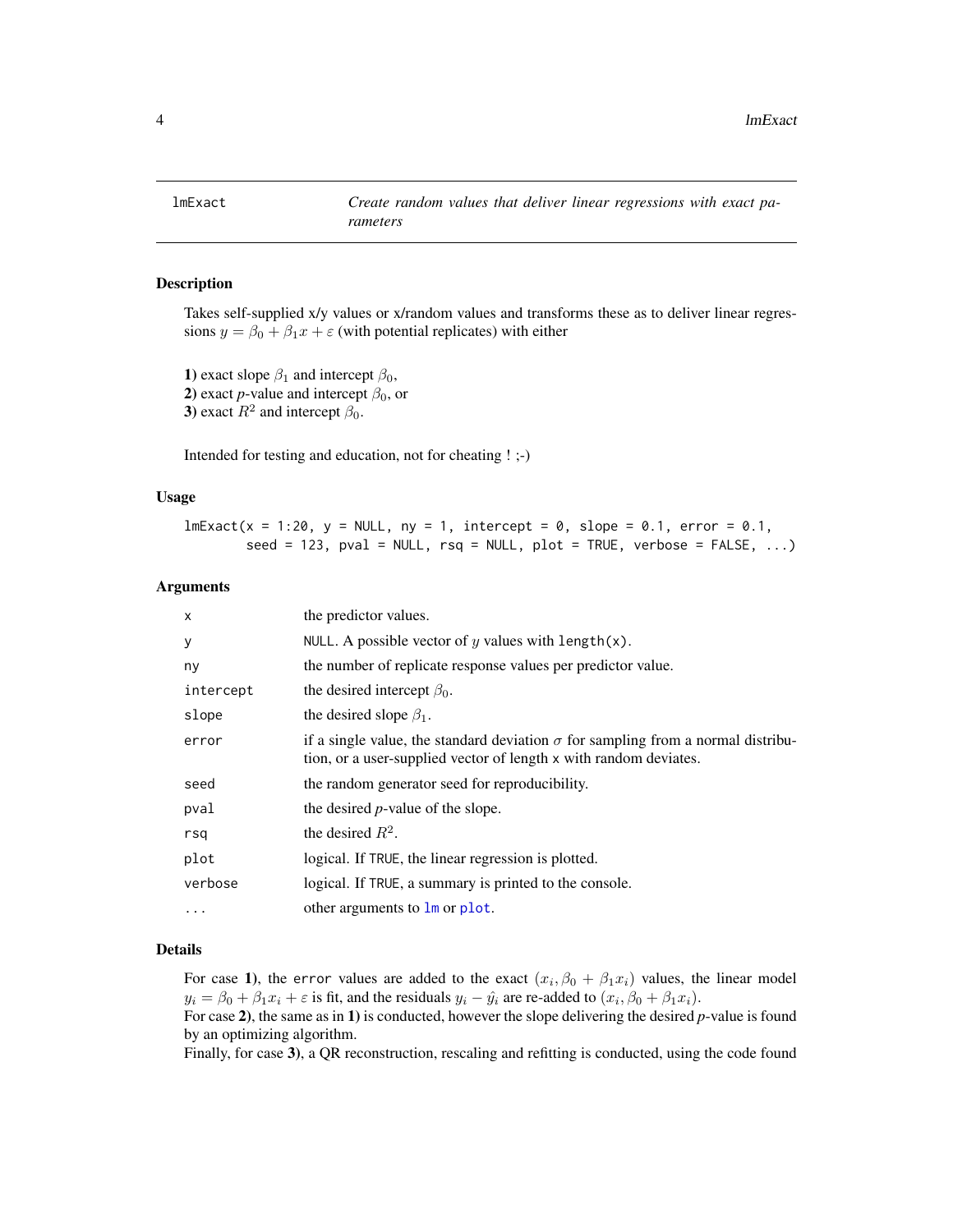#### lmExact 5

under 'References'.

If y is supplied, changes in slope, intercept and *p*-value will deliver the sames residuals as the linear regression through x and y. A different  $R^2$  will change the response value structure, however.

#### Value

A list with the following items:

| 1 <sub>m</sub> | the linear model of class 1m.                                |
|----------------|--------------------------------------------------------------|
| X              | the predictor values.                                        |
| y              | the (random) response values.                                |
| summary        | the model summary for quick checking of obtained parameters. |

Using both x and y will give a linear regression with the desired parameter values when refitted.

#### Author(s)

Andrej-Nikolai Spiess

#### References

For method 3): http://stats.stackexchange.com/questions/15011/generate-a-random-variable-with-a-defined-correlationto-an-existing-variable.

#### Examples

```
## No replicates, intercept = 3, slope = 0.2, sigma = 2, n = 20.
res1 \leftarrow lmExact(x = 1:20, ny = 1, intercept = 3, slope = 2, error = 2)
## Same as above, but with 3 replicates, sigma = 1, n = 20.
res2 \le lmExact(x = 1:20, ny = 3, intercept = 3, slope = 2, error = 1)
## No replicates, intercept = 2 and p-value = 0.025, sigma = 3, n = 50.
\# \# \implies slope = 0.063
res3 <- lmExact(x = 1:50, ny = 1, intercept = 2, pval = 0.025, error = 3)## 5 replicates, intercept = 1, R-square = 0.85, sigma = 2, n = 10.
\# \# \implies slope = 0.117
res4 <- lmExact(x = 1:10, ny = 5, intercept = 1, rsq = 0.85, error = 2)## Heteroscedastic (magnitude-dependent) noise.
error \leq sapply(1:20, function(x) rnorm(3, 0, x/10))
res5 \leq lmExact(x = 1:20, ny = 3, intercept = 1, slope = 0.2,
                error = error)
## Supply own x/y values, residuals are similar to an
## initial linear regression.
X \leftarrow c(1.05, 3, 5.2, 7.5, 10.2, 11.7)
```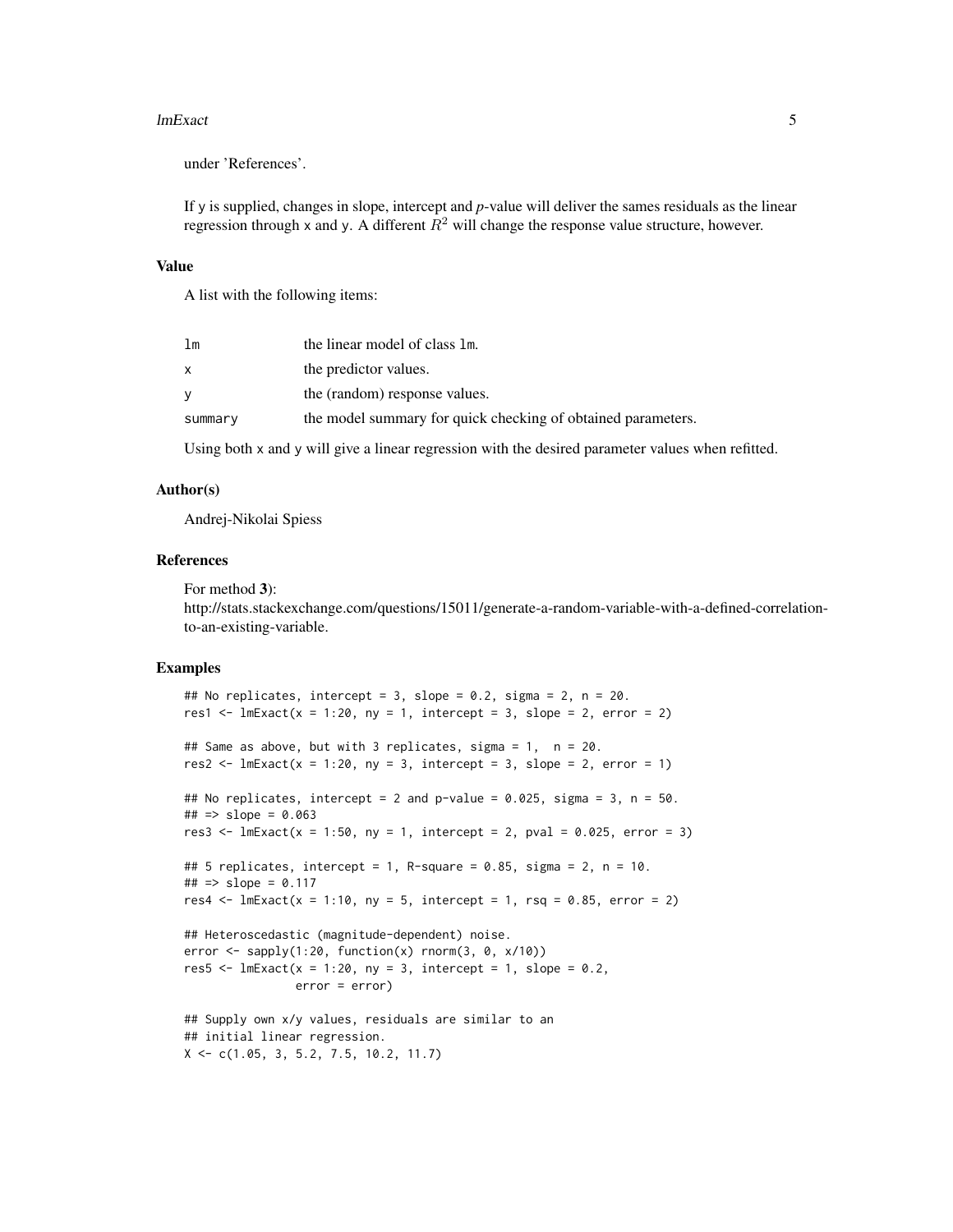```
set.seed(123)
Y \le -0.5 + 2 \times X + \text{rnorm}(6, 0, 2)res6 \le lmExact(x = X, y = Y, intercept = 1, slope = 0.2)
all.equal(residuals(lm(Y ~ X)), residuals(res6$lm))
```

| mInfl | Checks ar |
|-------|-----------|
|       |           |

<span id="page-5-1"></span>lmInfl *Checks and analyzes leave-one-out (LOO) p-values in linear regression*

#### Description

This function calculates leave-one-out (LOO) *p*-values for all data points and identifies those resulting in "significance reversal", i.e. in the *p*-value of the model's slope traversing the user-defined  $\alpha$ -level.

#### Usage

```
lmInfl(model, alpha = 0.05, method = c("pearson", "spearman"), verbose = TRUE, ...)
```
#### Arguments

| the linear model of class 1m.                                               |
|-----------------------------------------------------------------------------|
| the $\alpha$ -level to use as the threshold border.                         |
| select either parametric ("pearson") or rank-based ("spearman") statistics. |
| logical. If TRUE, results are displayed on the console.                     |
| other arguments to $\mathbf{lm}$ .                                          |
|                                                                             |

#### Details

The algorithm

1) calculates the *p*-value of the full model (all points),

2) calculates a LOO-*p*-value for each point removed,

3) checks for significance reversal in all data points and

4) returns all models as well as classical [influence.measures](#page-0-0) with LOO-*p*-values, ∆*p*-values, slopes and standard errors attached.

If method = "spearman", *p*-values are based on Spearman Rank correlation, and the values given in the last column of the result matrix are Spearman's  $\rho$ .

The idea of *p*-value influencers was first introduced by Belsley, Kuh & Welsch, and described as an influence measure pertaining directly to the change in *t*-statistics, that will "show whether the conclusions of hypothesis testing would be affected", termed **dfstat** in  $[1, 2, 3]$  or **dfstud** in  $[4]$ :

$$
dfstat_{ij} \equiv \frac{\hat{\beta}_j}{s\sqrt{(X'X)^{-1}_{jj}}} - \frac{\hat{\beta}_{j(i)}}{s_{(i)}\sqrt{(X'_{(i)}X_{(i)})^{-1}_{jj}}}
$$

<span id="page-5-0"></span>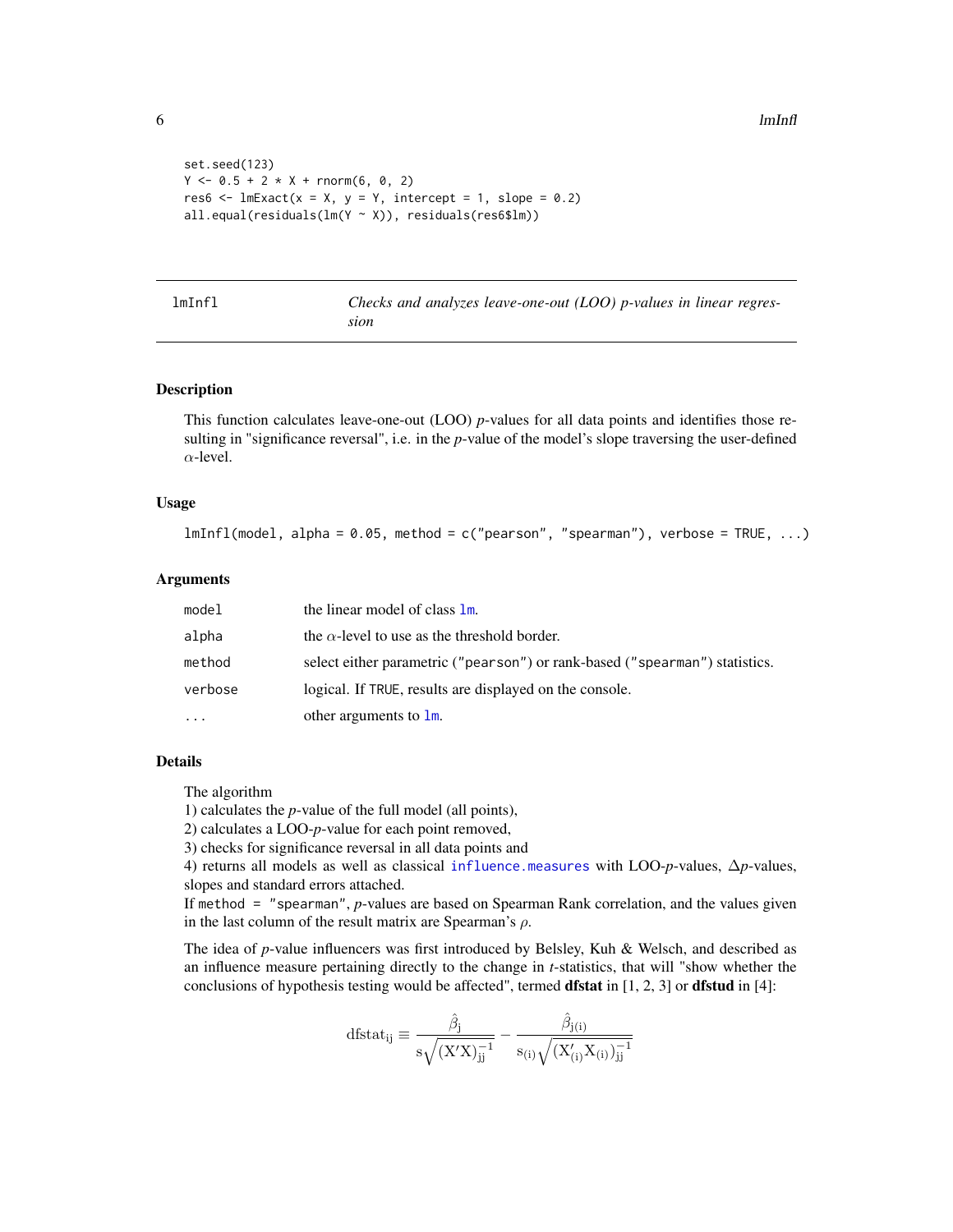<span id="page-6-0"></span>where  $\hat{\beta}_j$  is the *j*-th estimate, *s* is the residual standard error, *X* is the design matrix and (*i*) denotes the *i*-th observation deleted.

**dfstat**, which for the regression's slope  $\beta_1$  is the difference of *t*-statistics

$$
\Delta t = t_{\beta 1} - t_{\beta 1(i)} = \frac{\beta_1}{\text{s.e.}(\beta_1)} - \frac{\beta_1(i)}{\text{s.e.}(\beta_1(i))}
$$

is inextricably linked to the changes in  $p$ -value  $\Delta p$ , calculated from

$$
\Delta p = p_{\beta 1} - p_{\beta 1(i)} = 2\left(1 - P_t(t_{\beta 1}, \nu)\right) - 2\left(1 - P_t(t_{\beta 1(i)}, \nu - 1)\right)
$$

where  $P_t$  is the Student's *t* cumulative distribution function with  $\nu$  degrees of freedom, and where significance reversal is attained when  $\alpha \in [p_{\beta 1}, p_{\beta 1(i)}]$ . Interestingly, in linear regression the seemingly mandatory check of the influence of single data points on statistical inference is living in oblivion: apart from [1-4], there is, to the best of our knowledge, no reference to **dfstat** or  $\Delta p$  in current literature on influence measures.

The influence output also includes the more recent Hadi's measure (column "hadi"):

$$
H_i = \frac{p_{ii}}{1 - p_{ii}} + \frac{k}{1 - p_{ii}} \frac{d_i^2}{(1 - d_i^2)}
$$

where  $p_{ii}$  are the diagonals of the hat matrix (leverages),  $k = 2$  in univariate linear regression and  $d_i = e_i / \sqrt{\text{SSE}}$ .

#### Value

A list with the following items:

| origModel   | the original model with all data points.                                                                                                                                                            |
|-------------|-----------------------------------------------------------------------------------------------------------------------------------------------------------------------------------------------------|
| finalModels | a list of final models with the influencer(s) removed.                                                                                                                                              |
| infl        | a matrix with the original data, classical influence measures, studentized<br>residuals, leverages, LOO-p-values, LOO-slopes/intercepts and their $\Delta$ 's, LOO-<br>standard errors and $R^2$ s. |
| sel         | a vector with the influencers' indices.                                                                                                                                                             |
| alpha       | the selected $\alpha$ -level.                                                                                                                                                                       |
| origP       | the original model's <i>p</i> -value.                                                                                                                                                               |
| stab        | the stability measure, see stability.                                                                                                                                                               |

#### Author(s)

Andrej-Nikolai Spiess

#### References

#### For dfstat / dfstud :

1. Regression diagnostics: Identifying influential data and sources of collinearity. Belsley DA, Kuh E, Welsch RE.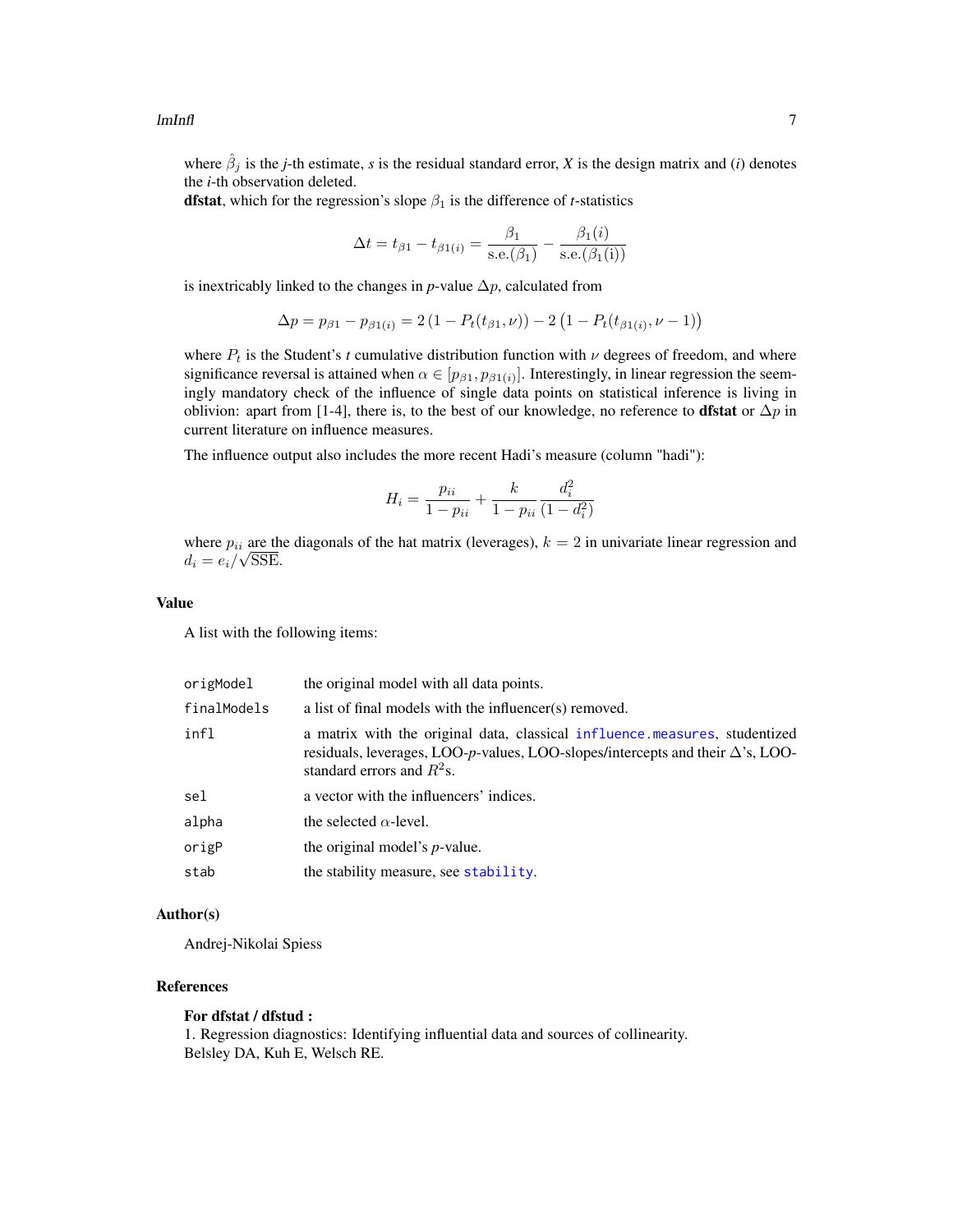John Wiley, New York, USA (2004).

2. Econometrics, 5ed. Baltagi B. Springer-Verlag Berlin, Germany (2011).

3. Growth regressions and what the textbooks don't tell you. Temple J. *Bull Econom Res*, 52, 2000, 181-205.

4. Robust Regression and Outlier Detection. Rousseeuw PJ & Leroy AM. John Wiley & Sons, New York, NY (1987).

#### Hadi's measure:

A new measure of overall potential influence in linear regression. Hadi AS. *Comp Stat & Data Anal*, 14, 1992, 1-27.

#### Examples

```
## Example #1 with single influencers and insignificant model (p = 0.115).
## Removal of #18 results in p = 0.0227!
set.seed(123)
a \le -1:20b \le -5 + 0.08 \times a + \text{rnorm}(20, 0, 1)LM1 \leftarrow lm(b \sim a)
res1 <- lmInfl(LM1)
lmPlot(res1)
pvalPlot(res1)
inflPlot(res1)
slsePlot(res1)
stability(res1)
## Example #2 with multiple influencers and significant model (p = 0.0269).
## Removal of #2, #17, #18 or #20 result in crossing p = 0.05!
set.seed(125)
a < -1:20b \le -5 + 0.08 \times a + \text{rnorm}(20, 0, 1)LM2 \leftarrow lm(b \sim a)
res2 <- lmInfl(LM2)
lmPlot(res2)
pvalPlot(res2)
inflPlot(res2)
slsePlot(res2)
stability(res2)
```
## Large Example #3 with top 10 influencers and significant model ( $p = 6.72E-8$ ). ## Not possible to achieve a crossing of alpha with any point despite strong noise. set.seed(123)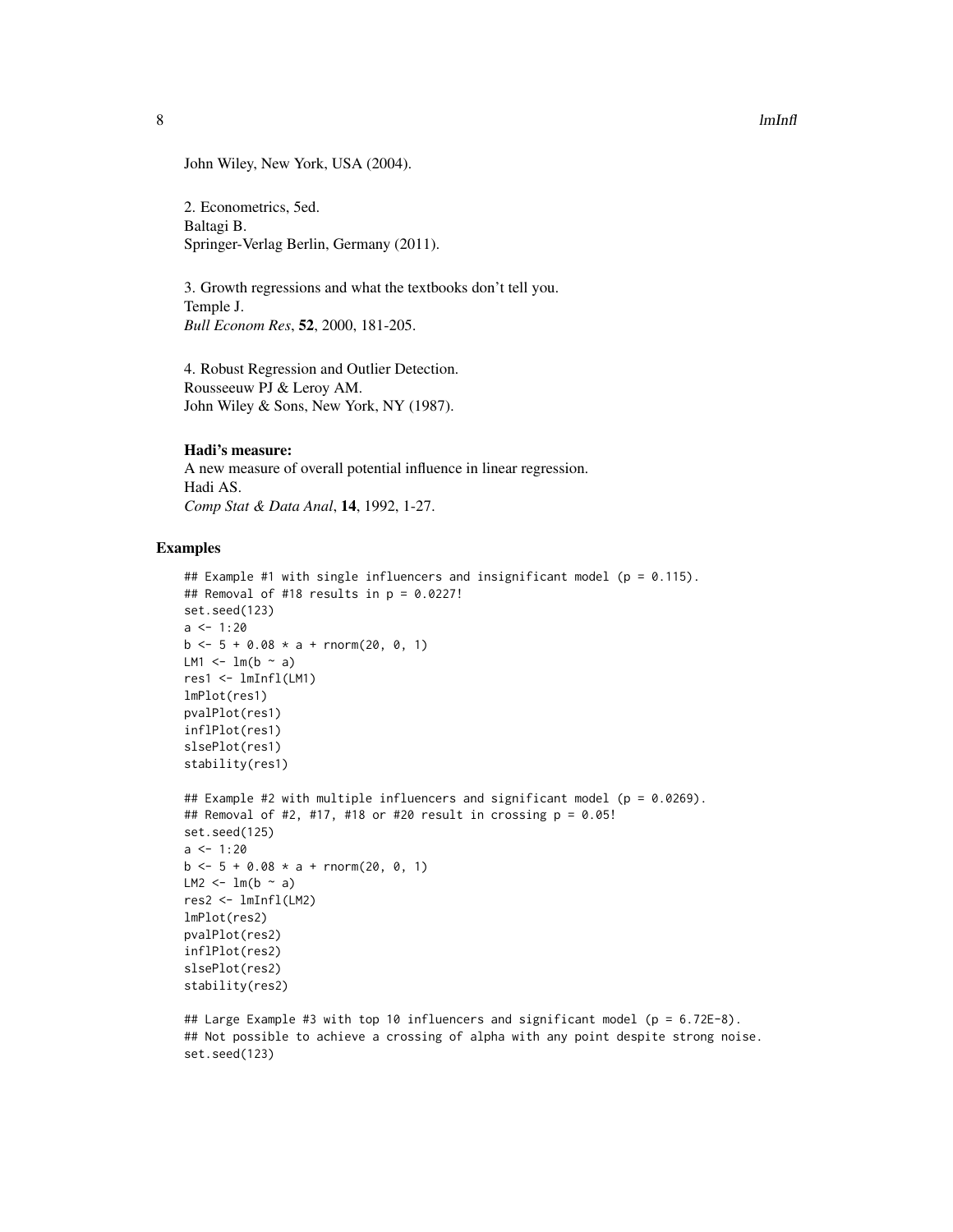#### <span id="page-8-0"></span>lmMult 9

```
a \le -1:100b \le -5 + 0.08 \times a + \text{rnorm}(100, 0, 5)LM3 <- lm(b ~ a)
res3 <- lmInfl(LM3)
lmPlot(res3)
stability(res3)
## Example #4 with replicates and single influencer (p = 0.114).
## Removal of #58 results in p = 0.039.
set.seed(123)
a \leq rep(1:20, each = 3)b \le -5 + 0.08 \times a + \text{rnorm}(20, 0, 2)LM4 \leftarrow lm(b \sim a)
res4 <- lmInfl(LM4)
lmPlot(res4)
pvalPlot(res4)
inflPlot(res4)
slsePlot(res4)
stability(res4)
## As Example #1, but with weights.
## Removal of #18 results in p = 0.04747.
set.seed(123)
a \le -1:20b \le -5 + 0.08 \times a + \text{rnorm}(20, 0, 1)LM5 \leq 1m(b \sim a, weights = 1:20)
res5 <- lmInfl(LM5)
lmPlot(res5)
stability(res5)
```
<span id="page-8-1"></span>

lmMult *Checks and analyzes leave-multiple-out (LMO) p-values in linear regression*

#### Description

This function calculates leave-multiple-out (LMO) *p*-values for an increasing number of data points and identifies those resulting in "significance reversal" of the model, i.e. in the slope's *p*-value traversing the user-defined  $\alpha$ -level.

#### Usage

```
lmMult(model, max = 5, n = 10000, alpha = 0.05,method = c("pearson", "spearman"), verbose = TRUE)
```
#### Arguments

| model | the linear model of class $\mathbf{lm}$ .  |
|-------|--------------------------------------------|
| max   | the maximum number of points to eliminate. |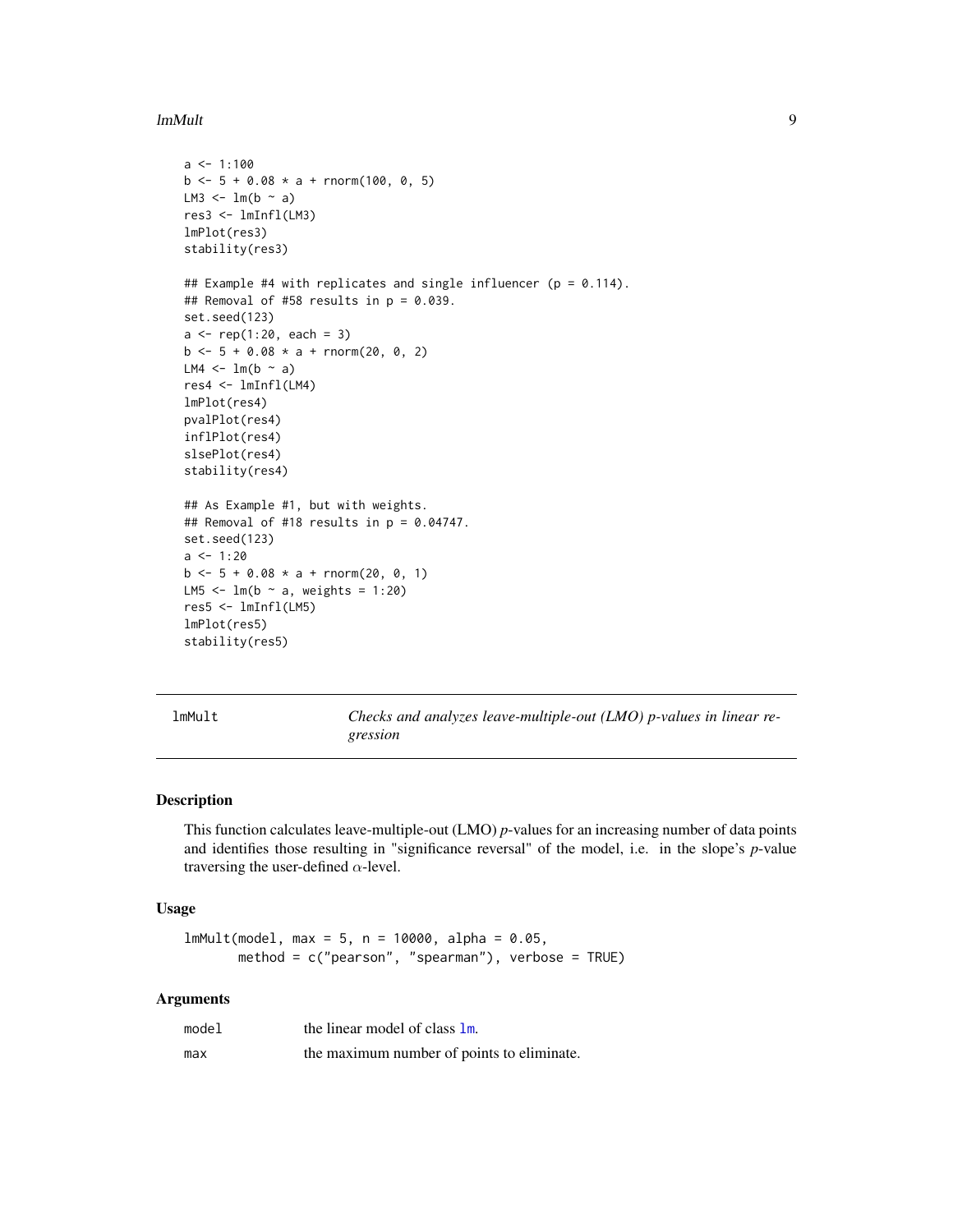| n       | the number of samples to draw for each 1max.                                |
|---------|-----------------------------------------------------------------------------|
| alpha   | the $\alpha$ -level to use as the threshold border.                         |
| method  | select either parametric ("pearson") or rank-based ("spearman") statistics. |
| verbose | logical. If TRUE, results for each 1max will be printed to the console.     |

#### Details

The algorithm 1) calculates the *p*-value of the full model (all data points), 2) calculates a LMO-*p*-value for all n sampled groups of 1...max points removed, 3) checks for significance reversal in the resulting model and 4) returns all n samples and the corresponding *p*-values.

#### Value

A list with the following items:

| sample | a matrix with all max $\star$ n iterations, where a 1 indicates the left-out sample(s), |
|--------|-----------------------------------------------------------------------------------------|
|        | as well as the corresponding $p$ -values and group.                                     |
| stat   | for each 1max LMO's, the percentage of model significance reversers.                    |

#### Author(s)

Andrej-Nikolai Spiess

#### Examples

```
## Example with single influencers and insignificant model (p = 0.115).
set.seed(123)
a \le -1:20b \le -5 + 0.08 \times a + \text{rnorm}(20, 0, 1)LM1 \leftarrow lm(b \sim a)
res1 <- lmMult(LM1)
multPlot(res1)
stability(res1)
## Large example with 100 data points and highly significant model (p = 6.72E-8).
## No significance reversal up to the elimination of 20 points.
set.seed(123)
a \leq 1:100b \le -5 + 0.08 \times a + \text{rnorm}(100, 0, 5)LM2 <- lm(b \sim a)
res2 <- lmMult(LM2, max = 20)
multPlot(res2)
stability(res2)
```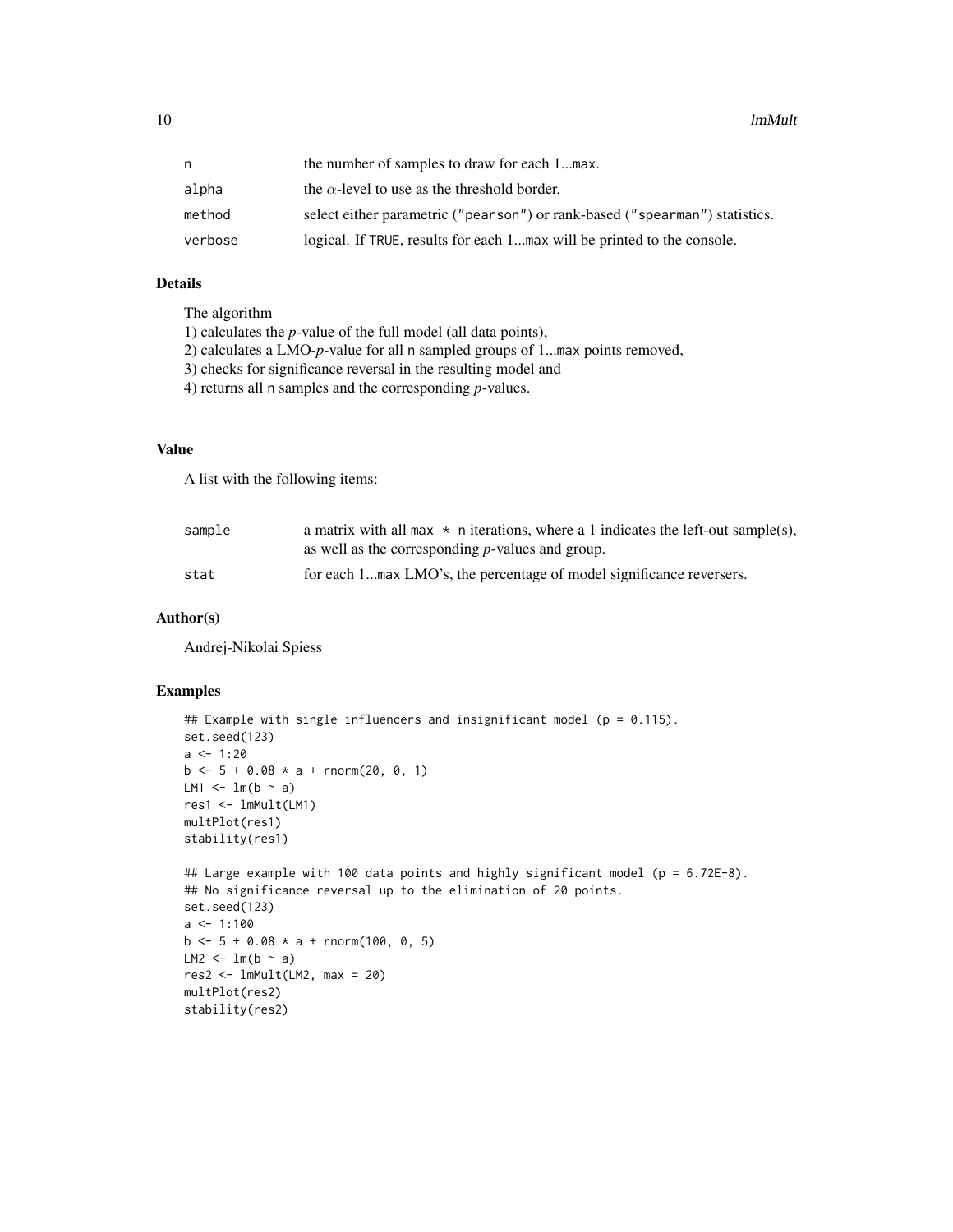<span id="page-10-1"></span><span id="page-10-0"></span>lmThresh *Finds and analyzes significance reversal regions for each response value*

#### Description

This function finds (by iterating through a grid of values for each response) the approximate response value range(s) in which the regression is significant (when inside) or not (when outside), as defined by alpha. Here, two scenarios can be tested: i) if newobs = FALSE (default), the model's significance is tested by shifting  $y_i$  along the search grid. If newobs = TRUE,  $y_i$  is kept fixed and a new observation  $y_{2i}$  is added and shifted along the search grid. Hence, this function tests the regression for the sensitivity of being reversed in its significance through minor shifting of the original or added response values, as opposed to the effect of point removal ([lmInfl](#page-5-1)).

#### Usage

 $lmThresh(model, factor = 5, alpha = 0.05,$ method =  $c("pearson", "spearman"),$ steps =  $10000$ , newobs =  $FALSE, ...$ )

#### Arguments

| model      | the linear model of class 1m.                                                                                                                                 |
|------------|---------------------------------------------------------------------------------------------------------------------------------------------------------------|
| factor     | a factor for the initial search grid. See 'Details'.                                                                                                          |
| alpha      | the $\alpha$ -level to use as the threshold border.                                                                                                           |
| method     | select either parametric ("pearson") or rank-based ("spearman") statistics.                                                                                   |
| steps      | the number of steps within the search range. See 'Details'.                                                                                                   |
| newobs     | logical. Should the significance region for each $y_i$ be calculated from shifting $y_i$<br>or from keeping $y_i$ fixed and adding a new observation $y2_i$ ? |
| $\ddots$ . | other arguments to future methods.                                                                                                                            |

#### Details

In a first step, a grid is created with a range from  $y_i \pm$  factor  $\cdot$  range $(y_{1...n})$  with steps cuts. For each cut, the *p*-value is calculated for the model when  $y_i$  is shifted to that value (newobs = TRUE) or a second observation  $y_{2i}$  is added to the fixed  $y_i$  (newobs = TRUE). When the original model  $y = \beta_0 + \beta_1 x + \varepsilon$  is significant (*p* < alpha), there are two boundaries that result in insignificance: one decreases the slope  $\beta_1$  and the other inflates the standard error s.e.( $\beta_1$ ) in a way that  $P_t(\frac{\beta_1}{s.e.(\beta_1)}, n 2) > \alpha$ . If the original model was insignificant, also two boundaries exists that either increase  $\beta_1$  or reduce s.e. $(\beta_1)$ . Often, no boundaries are found and increasing the factor grid range may alleviate this problem.

This function is quite fast ( $\sim$  300ms/10 response values), as the slope's *p*-value is calculated from the corr.test function of the 'psych' package, which utilizes matrix multiplication and vectorized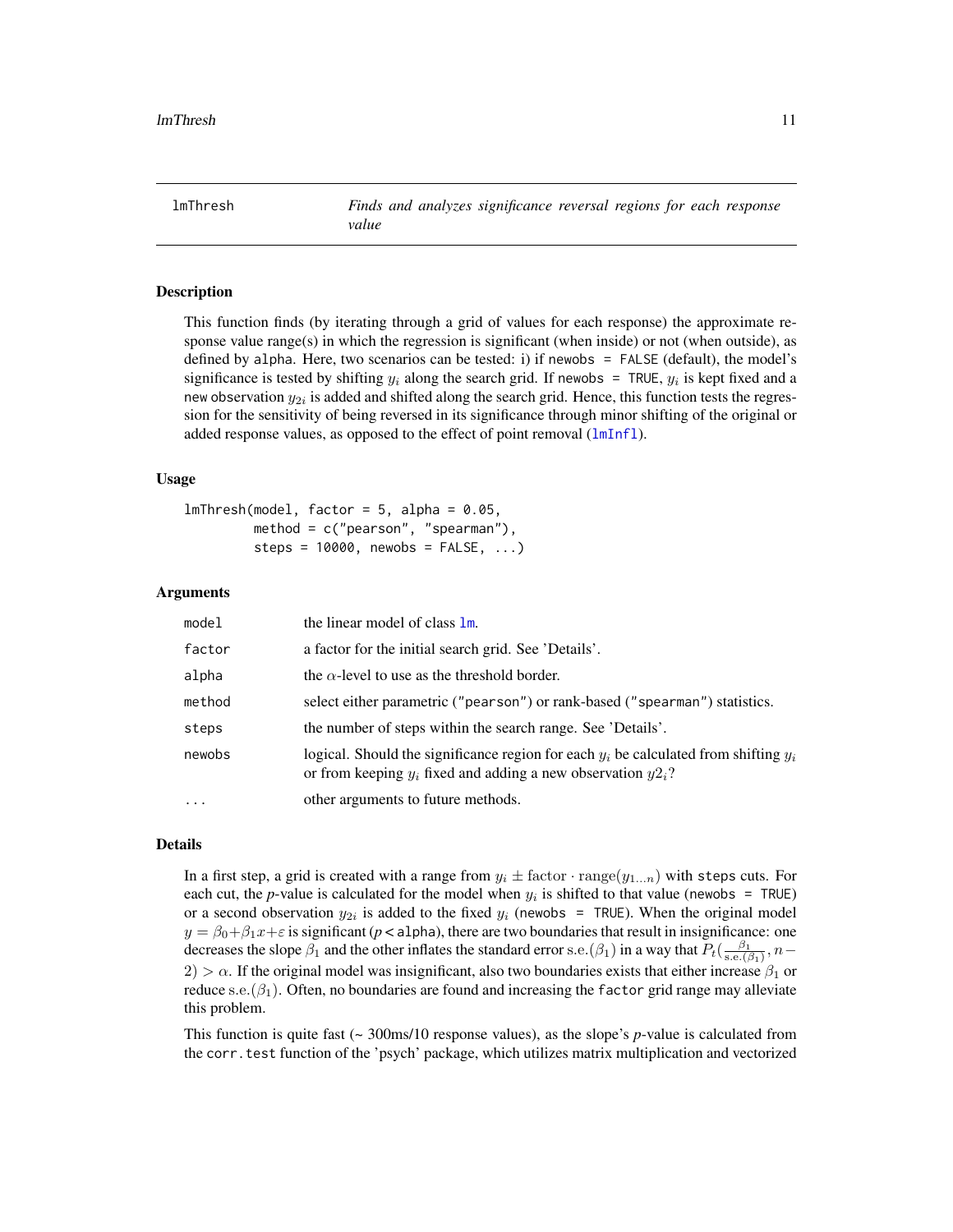<span id="page-11-0"></span>[pt](#page-0-0) calculation. The vector of [cor](#page-0-0)relation coefficients  $r_i$  from the cor function is transformed to t-values by √

$$
t_i = \frac{r_i \sqrt{n-2}}{\sqrt{1 - r_i^2}}
$$

which is equivalent to that employed in the linear regression's slope test.

#### Value

A list with the following items:

| the predictor values.                                                                          |
|------------------------------------------------------------------------------------------------|
| the response values.                                                                           |
| the <i>p</i> -value matrix, with length $(x)$ columns and steps rows.                          |
| the selected $\alpha$ -level.                                                                  |
| the grid sequence for which the algorithm calculates p-values when $y_i$ is shifted<br>within. |
| the original $\mathbf{1}\mathbf{m}$ model.                                                     |
| the original model, frame.                                                                     |
| the y-values of the ends of the significance region.                                           |
| the $\Delta$ value between $y_i$ and the nearest border of significance reversal.              |
| the (approx.) value of the nearest border of significance reversal.                            |
| should a new observation be added?                                                             |
|                                                                                                |

#### Author(s)

Andrej-Nikolai Spiess

#### Examples

```
## Significant model, no new observation.
set.seed(125)
a \leftarrow 1:20b \le -5 + 0.08 \times a + \text{rnorm}(\text{length}(a), 0, 1)LM1 \leftarrow lm(b \sim a)
res1 <- lmThresh(LM1)
threshPlot(res1)
stability(res1)
## Insignificant model, no new observation.
set.seed(125)
a \leftarrow 1:20b \le -5 + 0.08 * a + \text{norm}(\text{length}(a), 0, 2)LM2 <- lm(b \sim a)
res2 <- lmThresh(LM2)
threshPlot(res2)
stability(res2)
```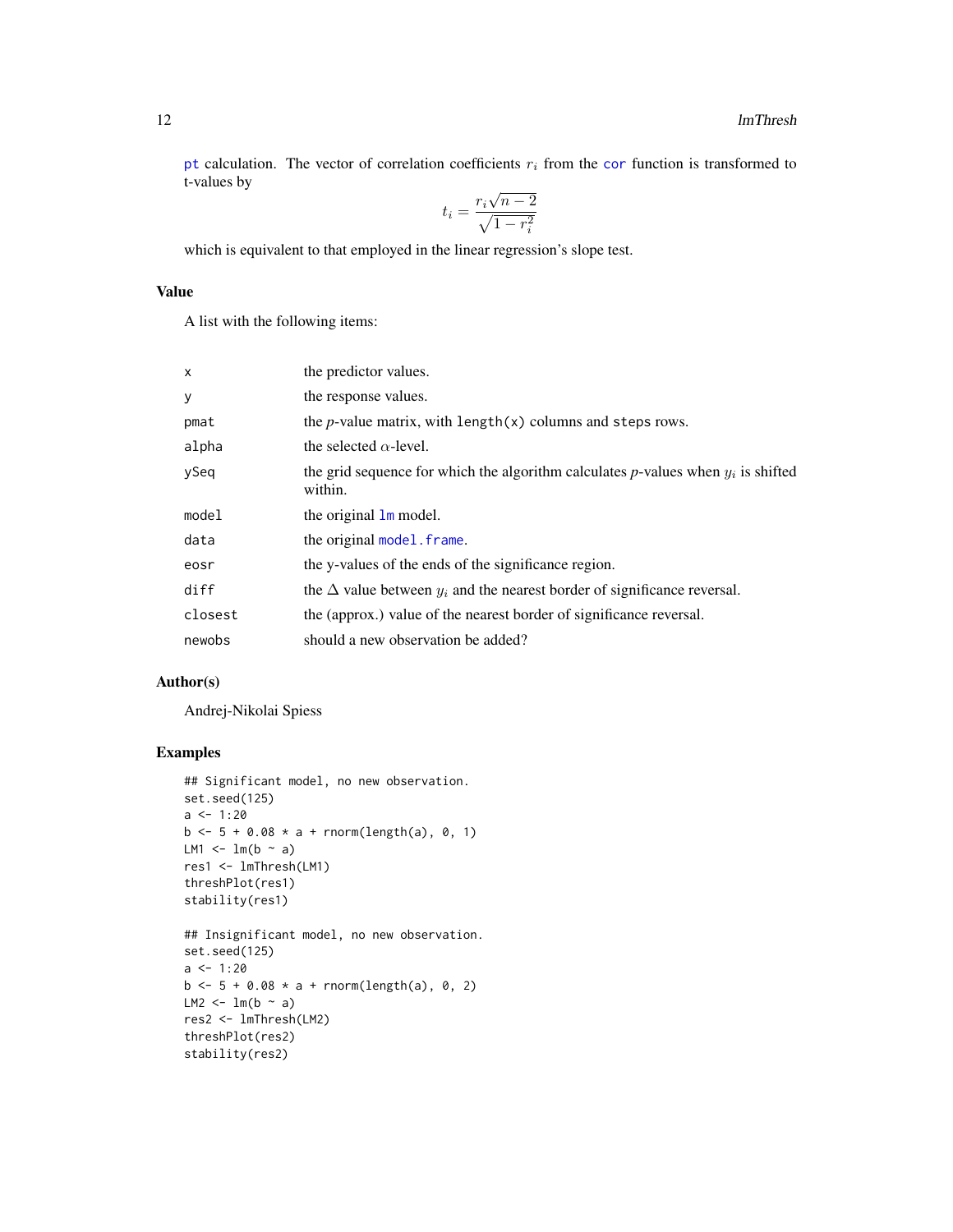#### <span id="page-12-0"></span>shinyInfl 13

```
## Significant model, new observation.
## Some significance reversal regions
## are within the prediction interval,
## e.g. 1 to 6 and 14 to 20.
set.seed(125)
a < -1:20b \le -5 + 0.08 * a + \text{norm}(\text{length}(a), 0, 1)LM3 \leftarrow lm(b \sim a)
res3 <- lmThresh(LM3, newobs = TRUE)
threshPlot(res3)
stability(res3)
```

```
## More detailed example to the above:
## a (putative) new observation within the
## prediction interval may reverse significance.
set.seed(125)
a \le -1:20b \le -5 + 0.08 * a + \text{norm}(\text{length}(a), 0, 1)LM1 \leftarrow lm(b \sim a)
summary(LM1) # => p-value = 0.02688res1 <- lmThresh(LM1, newobs = TRUE)
threshPlot(res1)
st <- stability(res1, pval = TRUE)
st$stats # => upper prediction boundary = 7.48
         # and eosr = 6.49stabPlot(st, 1)
## reverse significance if we add a new response y_1 = 7a \leftarrow c(1, a)b \leftarrow c(7, b)LM2 \leftarrow lm(b \sim a)
summary(LM2) # => p-value = 0.0767
```
shinyInfl *Initializes a Shiny App with all implemented methods of this package*

#### Description

A comprehensive Shiny App that facilitates the import of user-supplied data and subsequent detailed testing of all implemented methods in this package. Analysis results can be exported as plots and text.

#### Usage

shinyInfl()

#### Arguments

None.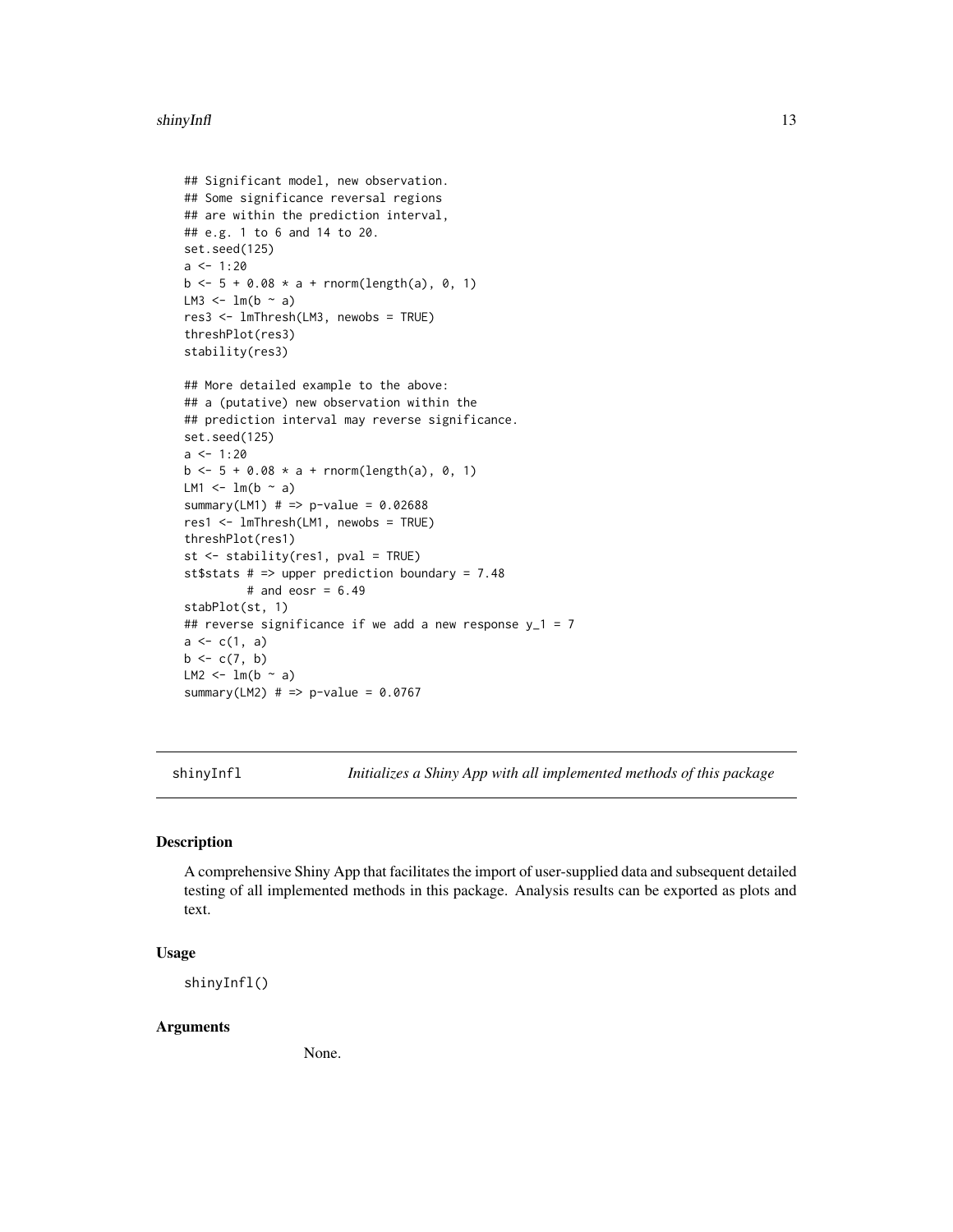#### 14 simInfl

#### Value

The analysis including plots and result tables.

#### Author(s)

Andrej-Nikolai Spiess

#### Examples

```
## shinyInfl() # <= to initialize
```

| simInfl | Simulates significance reversals and calculates their influence param- |
|---------|------------------------------------------------------------------------|
|         | eters                                                                  |

#### Description

This function simulates linear regressions and stores the parameters and influence measures of all simulations that resulted in LOO significance reversal, developed for research purposes.

#### Usage

 $simInfl(x = 1:10, slope = 0.02, intercept = 1, error = 0.05, nrev = 1000, ...)$ 

#### Arguments

| X         | the $x$ values to be supplied to $lmExact$ .                 |
|-----------|--------------------------------------------------------------|
| slope     | the slope $\beta_1$ to be supplied to lmExact.               |
| intercept | the intercept $\beta_0$ to be supplied to $\text{ImExact}$ . |
| error     | the $\varepsilon$ value to be supplied to $lmExact$ .        |
| nrev      | the number of desired significance reversals.                |
|           | other parameters to lmExact and lmInfl.                      |

#### Details

Loops over an undefined number of EXACT regressions ([lmExact](#page-3-1)) with incrementing random seeds, stores all models and in case of significance reversal, parameters and influence measures ([lmInfl](#page-5-1)). The simulation terminates when nrev reversals are counted.

#### Value

A list with the following two items:

| models | the linear models of all reversals.                                            |
|--------|--------------------------------------------------------------------------------|
| mat    | the stored matrix with the resulting parameters and influence measures for all |
|        | nrev reversals.                                                                |

<span id="page-13-0"></span>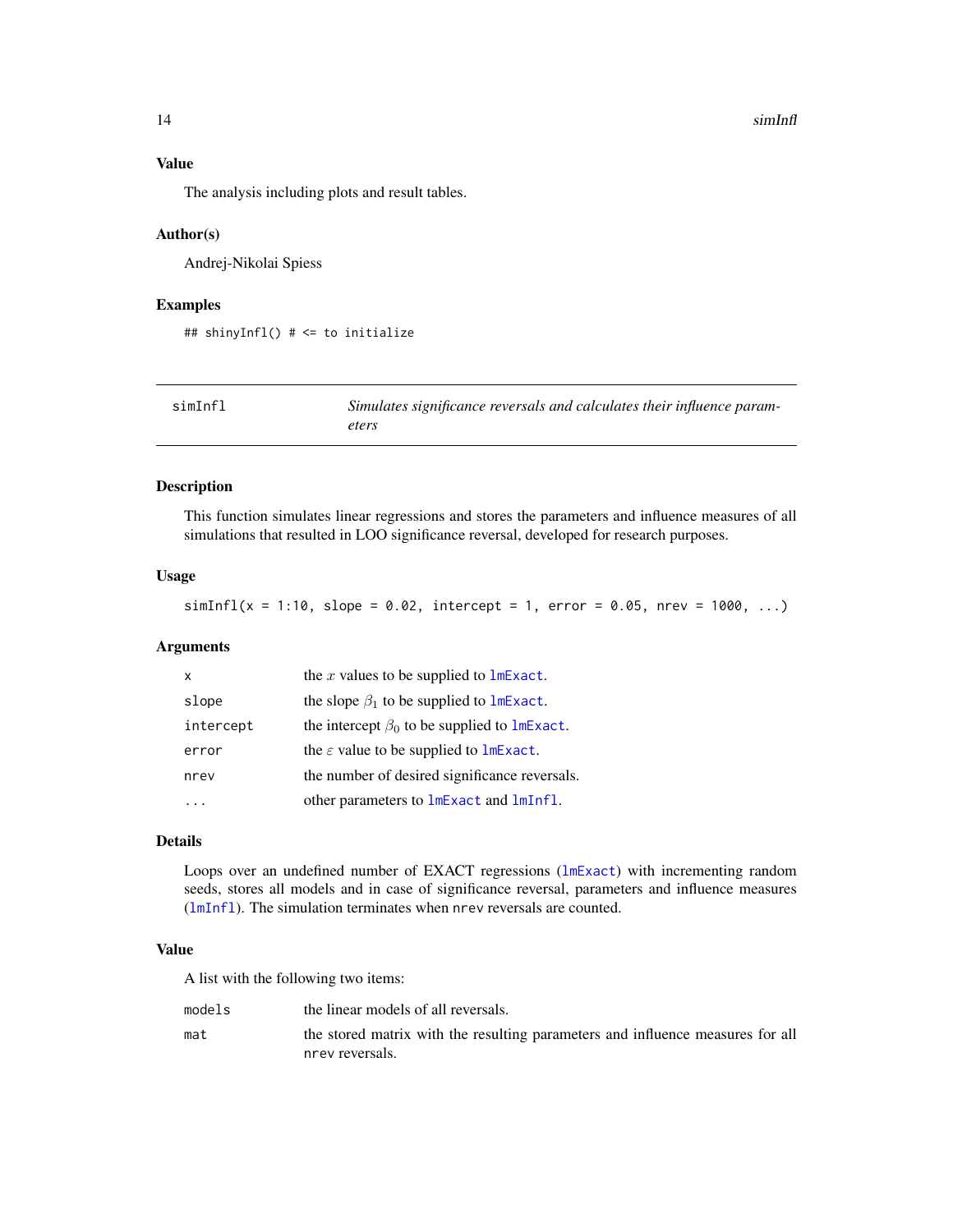#### <span id="page-14-0"></span>stability and the stability of the stability of the stability of the stability of the stability of the stability of the stability of the stability of the stability of the stability of the stability of the stability of the

#### Author(s)

Andrej-Nikolai Spiess

#### Examples

```
## Example with slight slope, intercept = 0.5 and 10 reversals.
res \le simInfl(x = 1:10, intercept = 0.5, slope = 0.02, error = 0.05, nrev = 10)
## Plot Cook's D versus delta-P values
## and insert common cut-off.
plot(res$mat[, "cock.d"], res$mat[, "dP"], pch = 16, cex = 0.5,
     xlab = "Cook's D", ylab = "delta-P")
thresh \leq qf(0.5, 2, 8) # threshold value for Qf(0.5, npar, df)
abline(v = thresh, col = "darkred", lwd = 2)## Plot dfbeta slope versus delta-P values
## and insert common cut-off.
plot(res$mat[, "dfb.Slope"], res$mat[, "dP"], pch = 16, cex = 0.5,
    xlab = "dfbeta Slope", ylab = "delta-P")
thresh \leq 2/sqrt(10) # 2/sqrt(N)
abline(v = thresh, col = "darkred", lwd = 2)## Plot dffits versus delta-P values
## and insert common cut-off.
plot(abs(res$mat[, "diffit"]), res$mat[, "dP"], pch = 16, cex = 0.5,xlab = "dffits", ylab = "delta-P")
thresh <- 2 * sqrt(2/10) # 2 * sqrt(nPar/N)
abline(v = thresh, col = "darkred", lwd = 2)## More illustrative with more reverser samples!
## Example with slight slope, intercept = 0.5 and 10 reversals.
res \le simInfl(x = 1:10, intercept = 0.5, slope = 0.02, error = 0.05, nrev = 200)
plot(res$mat[, "cock.d"], res$mat[, "dP"], pch = 16, cex = 0.5,
     xlab = "Cook's D", ylab = "delta-P")thresh \leq qf(0.5, 2, 8) # threshold value for Qf(0.5, npar, df)
abline(v = thresh, col = "darkred", lwd = 2)
```
<span id="page-14-1"></span>stability *Calculates stability values for results of 'lmInfl', 'lmMult' and 'lmThresh'*

#### Description

This function calculates stability values for LOO  $(lmInfl)$  $(lmInfl)$  $(lmInfl)$ , LMO  $(lmMult)$  $(lmMult)$  $(lmMult)$  and response value shifting/addition ([lmThresh](#page-10-1)).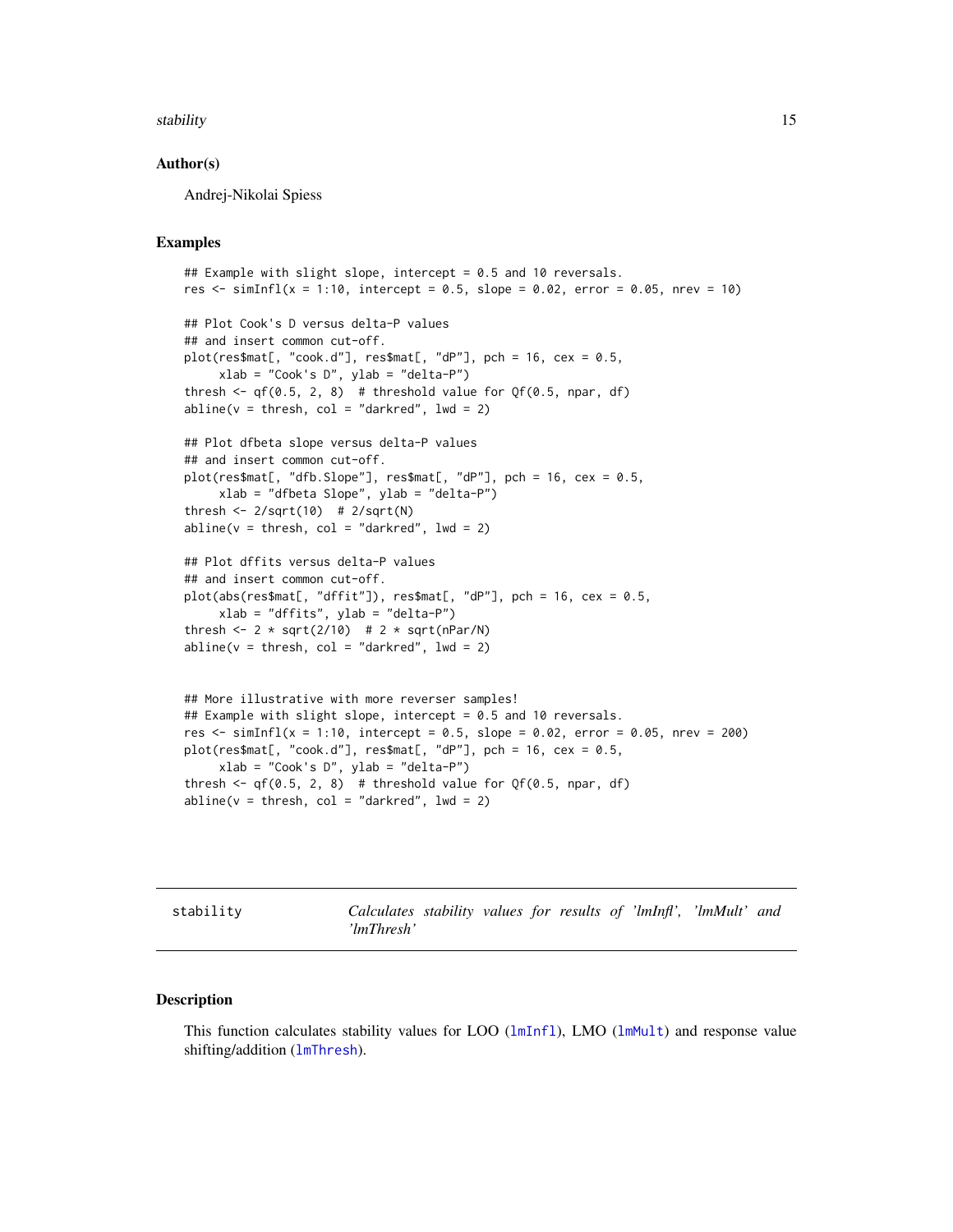#### <span id="page-15-0"></span>Usage

stability(x,  $pval = FALSE, ...$ )

#### Arguments

|                         | a result of either lmInfl, lmMult or lmThresh.                                                                           |
|-------------------------|--------------------------------------------------------------------------------------------------------------------------|
| pval                    | logical. If TRUE, for lmThresh, objects an exact p-value is calculated for a future<br>response to reverse significance. |
| $\cdot$ $\cdot$ $\cdot$ | other parameters, not yet implemented.                                                                                   |

#### Details

For results of [lmInfl](#page-5-1):

A [0, 1]-bounded stability measure  $S = 1 - \frac{n}{N}$ , with  $n =$  number of influencers (significance reversers) and  $N =$  total number of response values.

For results of [lmMult](#page-8-1):

For each 1...max, the percentage of all resamples that did \*NOT\* result in significance reversal.

#### For results of [lmThresh](#page-10-1):

A [0, 1]-bounded stability measure  $S = 1 - \frac{n}{N}$ , with  $n =$  number of response values where one of the ends of the significance region is within the prediction interval and  $N =$  total number of response values.

If pval  $=$  TRUE, the exact *p*-value is calculated in the following manner:

1) Mean square error (MSE) and prediction standard error (se) are calculated from the linear model:

$$
\text{MSE} = \sum_{i=1}^{n} \frac{(y_i - \hat{y}_i)^2}{n-2} \qquad \text{se}_i = \sqrt{\text{MSE} \cdot \left(1 + \frac{1}{n} + \frac{(x_i - \bar{x}_i)^2}{\sum_{i=1}^{n} (x_i - \bar{x}_i)^2}\right)}
$$

2) Upper and lower prediction intervals boundaries are calculated for each  $\hat{y}_i$ :

$$
\hat{y}_i \pm Q_t(\alpha/2, n-2) \cdot \text{se}_i
$$

The prediction interval around  $\hat{y}_i$  is a scaled/shifted t-distribution with density function

$$
P_{tss}(y, n-2) = \frac{1}{se_i} \cdot P_t \left( \frac{y - \hat{y}_i}{se_i}, n-2 \right)
$$

, where  $P_t$  is the density function of the central, unit-variance t-distribution.

3) The probability of either shifting the response value (if lmThresh(..., newobs = FALSE)) or including a future response value  $y_{2i}$  (if lmThresh(..., newobs = TRUE)) to reverse the significance of the linear model is calculated as the integral between the end of the significance region (eosr) and the upper/lower  $\alpha/2$ ,  $1 - \alpha/2$  prediction interval:

$$
P(\text{reverse}) = \int_{\text{eosr}}^{1-\alpha/2} P_{tss}(y, n-2) dy \quad \text{or} \quad \int_{\alpha/2}^{\text{eosr}} P_{tss}(y, n-2) dy
$$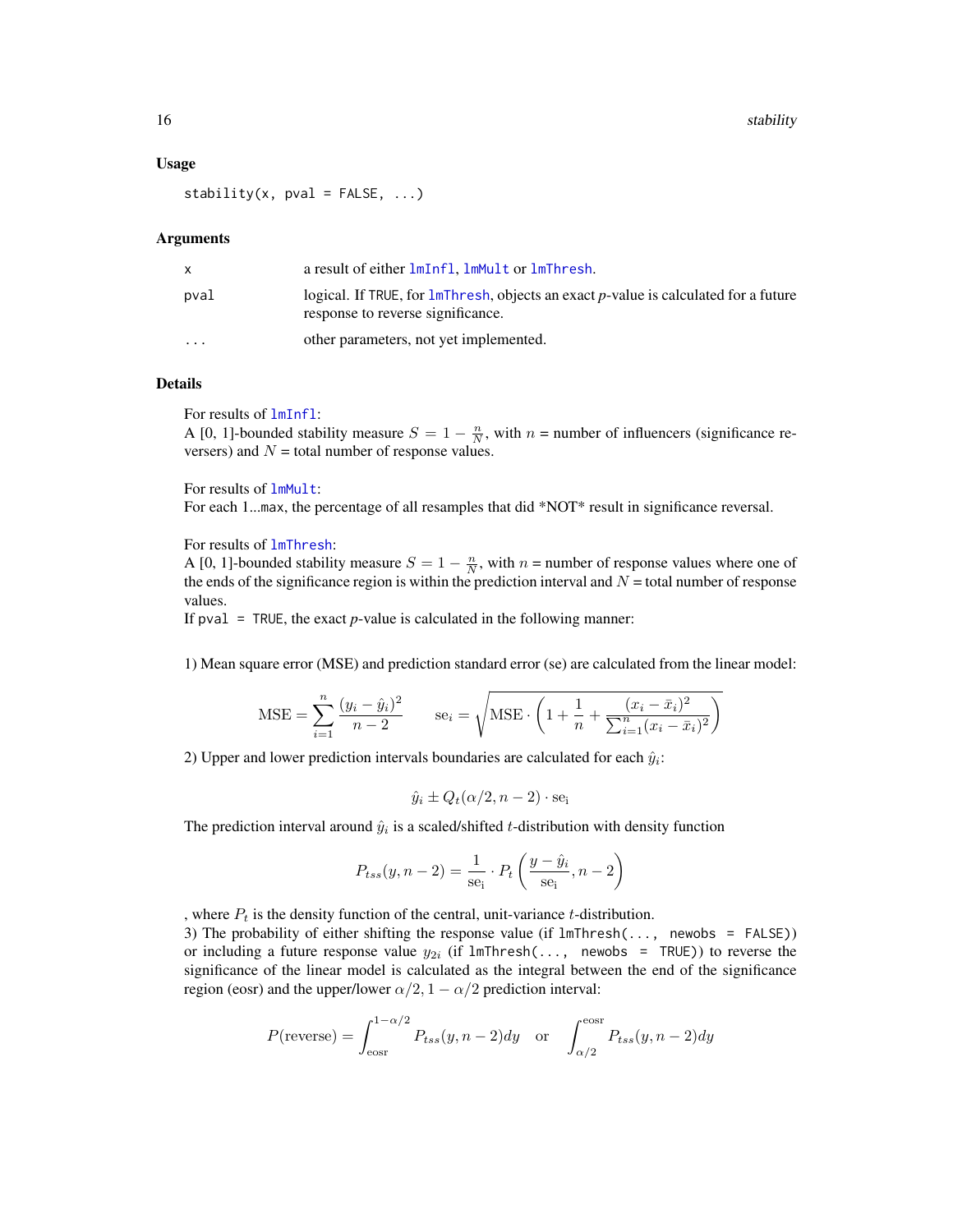stability and the stability of the state of the state of the state of the stability of the stability of the state of the state of the state of the state of the state of the state of the state of the state of the state of t

#### Value

The stability value.

#### Author(s)

Andrej-Nikolai Spiess

#### Examples

## See examples in 'lmInfl' and 'lmThresh'.

```
## The implemented strategy of calculating the
## probability of significance reversal, as explained above
## and compared to 'stabPlot'.
set.seed(125)
a \le -1:20b \le -5 + 0.08 \times a + \text{norm}(\text{length}(a), 0, 1)LM1 \leftarrow lm(b \sim a)
res1 <- lmThresh(LM1, newobs = TRUE)
st1 <- stability(res1, pval = TRUE)
## Let's check that the prediction interval encompasses 95%:
dt.scaled <- function(x, df, mu, s) 1/s * dt((x - mu)/s, df)integrate(dt.scaled, lower = st1$stats[1, "lower"], st1$stats[1, "upper"],
          df = 18, mu = st1$stats[1, "fitted"], s = st1$stats[1, "se"])
## => 0.95 with absolute error < 8.4e-09
## This is the interval between "end of significance region" and upper
## prediction boundary:
integrate(dt.scaled, lower = st1$stats[1, "eosr.2"], st1$stats[1, "upper"],
          df = 18, mu = st1$stats[1, "fitted"], s = st1$stats[1, "se"])
## => 0.09264124 with absolute error < 1e-15
## We can recheck this value by P(B) - P(A):
pt.scaled \leq function(x, df, mu, s) pt((x - mu)/s, df)pA \leq pt.\,scaled(x = st1$stats[1, "eosr.2"], df = 18, mu = st1$stats[1, "fitted"],s = st1$stats[1, "se"])
0.975 - pA
## => 0.09264124 as above
```